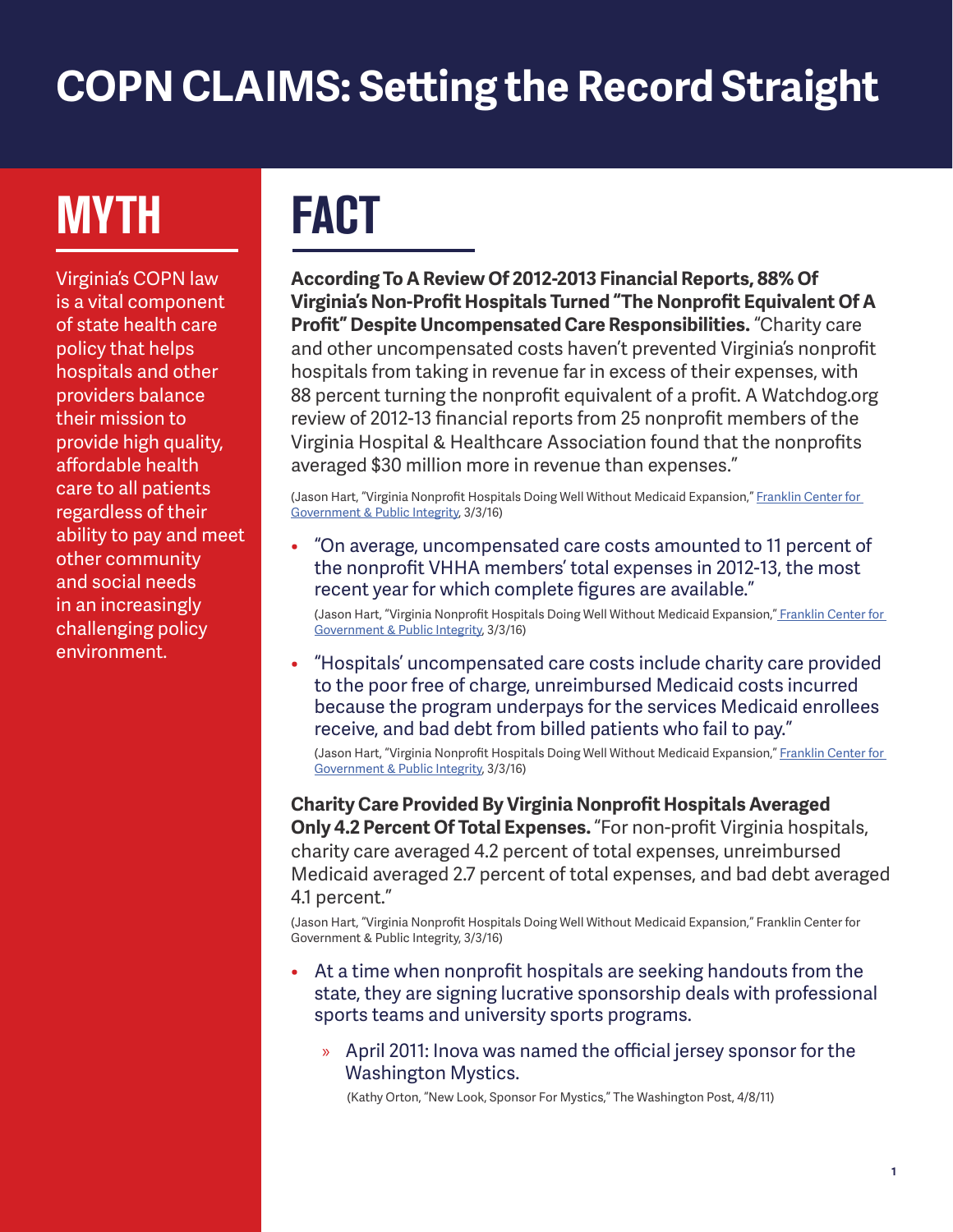» October 2012: Bon Secours was named the main sponsor of the Washington Redskins' Richmond, VA training camp facility.

(Robert Zullo, "Redskins Plan Gets Celarer," Richmond Times Dispatch, 10/23/12)

» December 2014: VCU Medical Center was the named the "exclusive medical sponsor" of the 2015 UCI Road World Championship.

(Marianne Aiello, "VCU Medical Center Shifts Gears, Adds Race Sponsorship," HealthLeaders Media, 12/17/14)

» August 2015: Carilion Clinic will pay \$5 million over 10 years for the naming rights to Virginia Tech's basketball courts.

(Mark Berman, "Tech's Cassell Court Gets A Name," The Roanoke Times, 8/6/15)

» August 2016: Inova signed a 10-year deal to rename Redskins Park the Inova Sports Performance Center at Redskins Park along with a package of media sponsorships.

(Dan Steinberg, "Redskins, Inova Reach Naming Rights Deal For Redskins Park," The Washington Post, 7/24/16)

- Virginia's COPN law does little to ensure indigent care needs are being met .
- COPN protects monopolies not charity care:
	- » Of the 1,133 Certificates of Public Need issued since 1999, only half (52%) included charity care requirements.
	- » Of the 593 Certificates of Public Need issued contingent on providing charity care, the average amount required was 2.9%. (1730.215 divided by 593, as of 10/16) http://www.vdh.virginia.gov/licensure-and-certification/thecertificate-of-public-need-program/
- CMS data shows that there are almost 2 ambulatory surgical centers per 100,000 people in states without a CON program compared to approximately 1.5 ambulatory surgical centers in states with a CON program.

(Stephen Weiss JCHC presentation Sept 28 2015)

**• Mercatus Center: "Contrary To The Intended Goal Of Protecting Access, The Presence Of A Con Program In A State Is Correlated With Both Fewer Community Hospitals Per Capita And Fewer Ascs Per Capita Across An Entire State And Specifically Within Its Rural Areas."**

(Thomas Sratman and Christopher Koopman, "Entry Regulation And Rural Health Care: Certificate-Of-Need Laws, Ambulatory Surgical Centers And Community Hospitals," Mercatus Center, 2/2016)

» Mercatus Center: "We estimate that, when controlling for demographics and year-specific effects, the presence of a CON program is associated with 30 percent fewer total hospitals per 100,000 state population and 30 percent fewer rural hospitals per 100,000 rural population. Moreover, we find 14 percent fewer total ASCs per 100,000 state population and 13 percent fewer rural ASCs per 100,000 rural population. These findings suggest that CON programs do not protect access in rural healthcare markets."

(Thomas Sratman and Christopher Koopman, "Entry Regulation And Rural Health Care: Certificate-Of-Need Laws, Ambulatory Surgical Centers And Community Hospitals," Mercatus Center, 2/2016)

Piecemeal deregulation of select services or repeal would upend this balance and threaten access to care, the provision of essential health services and the financial viability of many Virginia health care providers.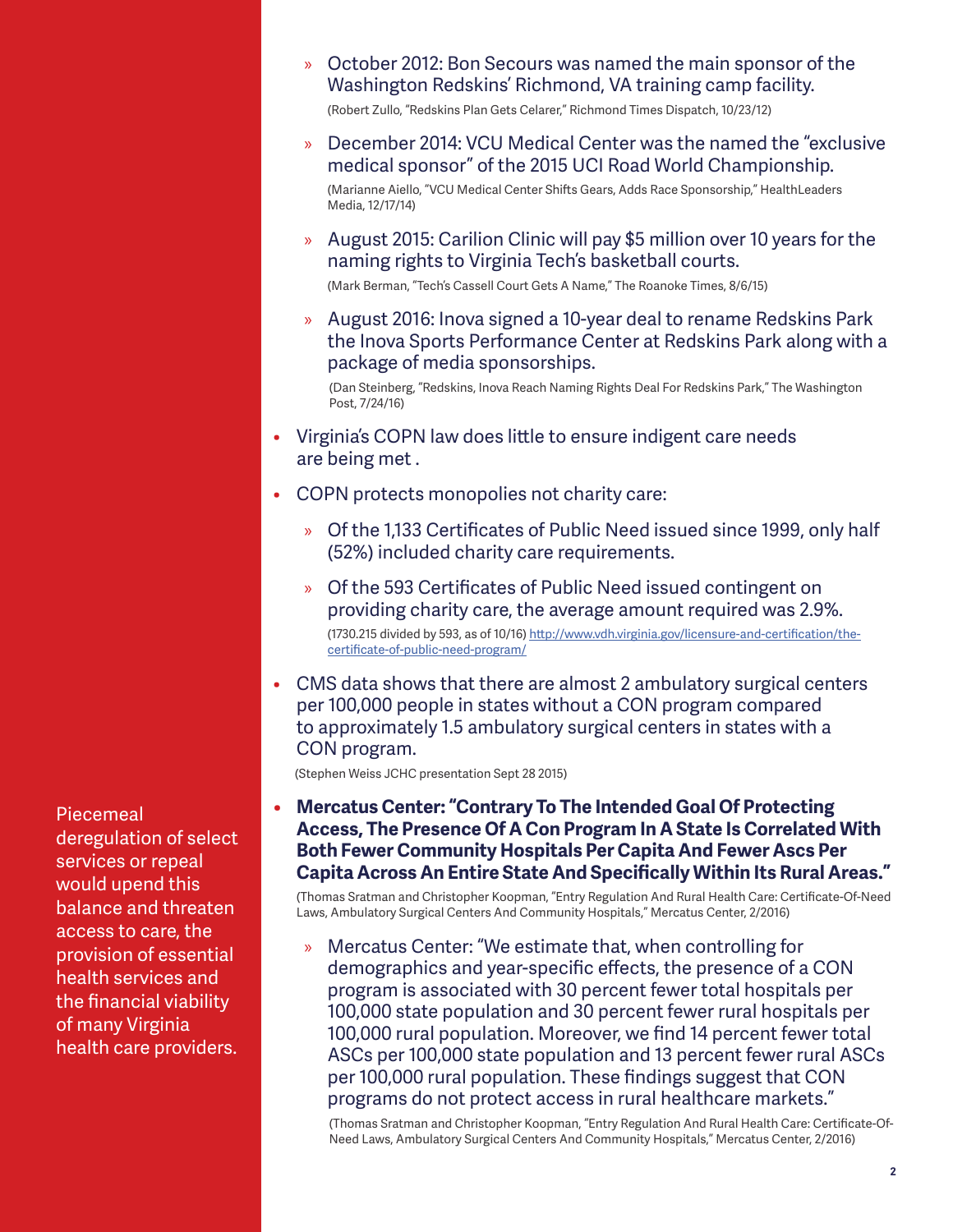### **• Of the 80 rural hospitals that have closed since August 2017, 59 have been in states with CON laws on the books.**

(Ayla Ellison, "State-by-state breakdown of 80 rural hospital closures," Becker's Hospital Review, 8/15/17)

• The Federal Trade Commission and U.S. Department of Justice said CON programs "tend to sweep broadly, limiting competition for a wide variety of health care services" and are less effective at funding indigent care.

("Joint Statement Of The Federal Trade Commission And The Antitrust Division Of The U.S. Department Of Justice To The Virginia Certificate Of Public Need Work Group," Federal Trade Commission and U.S. Department Of Justice, 10/26/15)

• The FTC said "competition is the most reliable and effective mechanism for controlling healthcare costs while preserving quality of care, including in rural areas facing economic challenges."

("Federal Trade Commission Staff Submission To The Southwest Virginia Health Authority And Virginia Department Of Health Regarding Cooperative Agreement Application Of Mountain States Health Alliance And Wellmont Health System," Federal Trade Commission, 9/30/16)

- Virginia's COPN law jeopardizes the availability of essential health services by blocking private investment to expand health care facilities and purchase new equipment.
	- » \$1,362,466,203: Value of COPN Requests Denied 1999-2016
	- » \$44,576,735: Value of COPN Requests Denied in 2015
- Hospital systems like Inova and Centra are profitable and have billions of dollars in investments.
	- » At the end of 2015, Inova Health System Foundation had investments totaling \$3.89 billion.

("Inova Health System Foundation Bond Issue Official Statement," Industrial Development Authority Of Fairfax County, Virginia, 4/25/16)

» Centra reported a profit of \$38 million in fiscal year 2016. (Virginia Health Information, Fiscal Year 1/1/2016 – 12/31/16)

**A Comprehensive State-To-State Comparison Indicates COPN Laws Do Little To Control Costs.** The Virginia Joint Commission on Health Care studied the changes to per capita health expenditures from 1991 through 2009 and found that while the trend in health care expenditures was increasing at about the same rate across the country, per capita costs for personal health expenditures were higher in states with CON laws.

(Virginia Joint Commission On Health Care, A Review Of Certain Health-Care System Characteristics In States With And Without Certificate Of Need, Prepared By Stephen Weiss, 9/9/15)

**A Recent Mercatus Study Found That Certificate-Of-Need Laws Do Not Raise The Quality Of Care At Hospitals And May Even Lead To More Readmissions And Complications.** "Using a broad dataset, the study finds no evidence that CON laws improve hospital quality. In fact, there are more deaths and serious postsurgery complications in hospitals in states with CON laws. …There is no scholarly consensus that CON laws improve hospital quality."

**3** (Thomas Stratmann and David Wille, "Certificate-Of-Need Laws And Hospital Quality," Mercatus Center At George Mason University, 9/27/16)

COPN exists to control overall health care costs, ensure access to care for indigent and uninsured, promote quality of care, ensure the availability of essential health services and meet other community needs.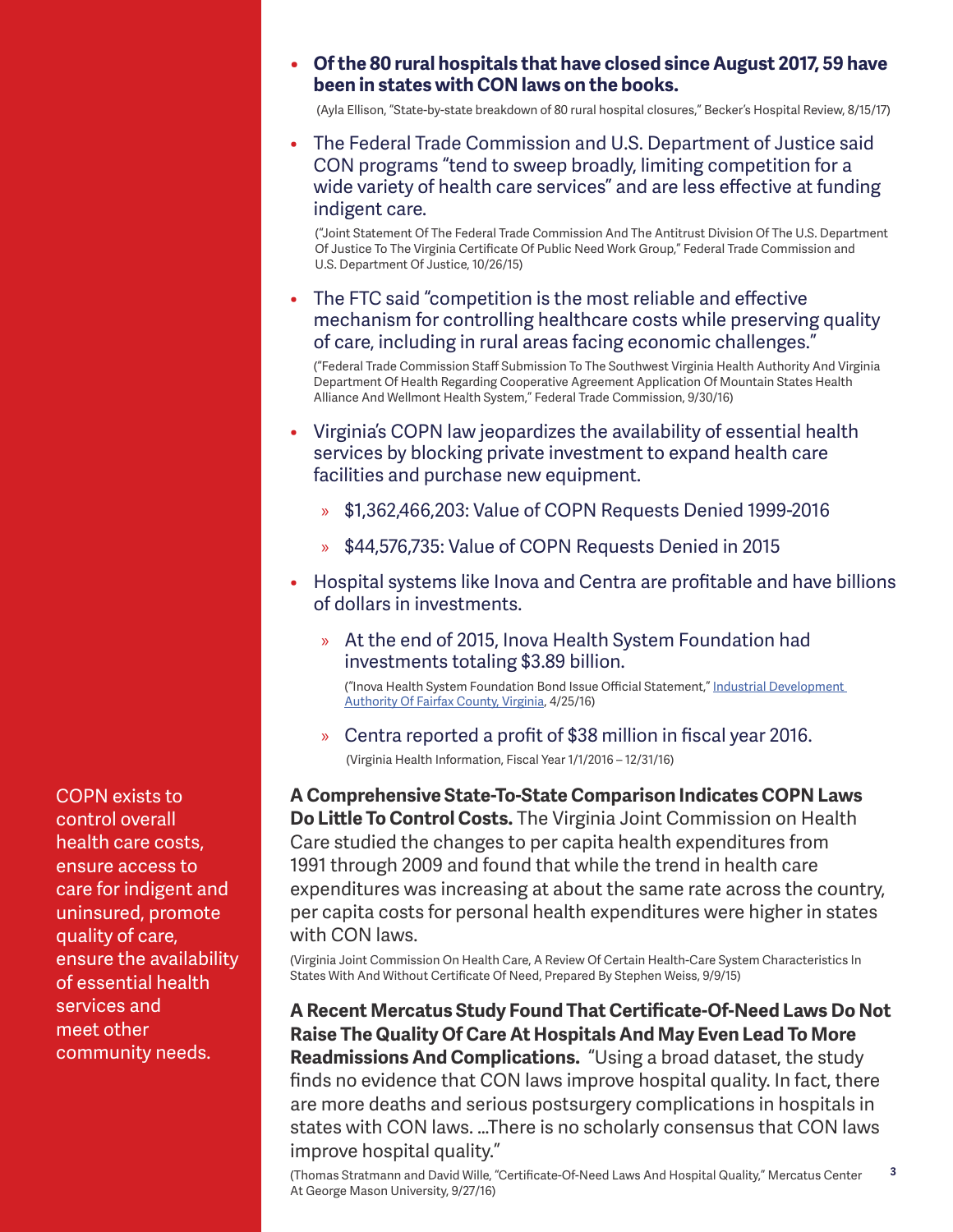**• CON Laws Do Not Raise The Quality Of Care:** "There is no evidence that the quality of care at hospitals in states with CON regulations is better than the quality of care in non-CON states."

(Thomas Stratmann and David Wille, "Certificate-Of-Need Laws And Hospital Quality," Mercatus Center At George Mason University, 9/27/16)

**• CON Laws Lower The Quality Of Medical Services:** "Hospitals in CON states perform worse than those in non-CON states on eight of the nine indicators in the study. For four of these indicators, the difference in performance is statistically significant. The only indicator for which CON states did better than non-CON states is postsurgery development of pulmonary embolism, by about four cases per 1,000 patient discharges."

(Thomas Stratmann and David Wille, "Certificate-Of-Need Laws And Hospital Quality," Mercatus Center At George Mason University, 9/27/16)

**• CON Laws Are Associated With Higher Death Rates:** "The average 30-day mortality rate for patients with pneu-monia, heart failure, and heart attack who were discharged from hospitals in CON states was 2.5 – 5 percent higher than that of their non-CON-state counterparts. The largest difference is in deaths following a serious postsurgery complica-tion, with an average of six more deaths per 1,000 patient discharges in CON states."

(Thomas Stratmann and David Wille, "Certificate-Of-Need Laws And Hospital Quality," Mercatus Center At George Mason University, 9/27/16)

**An Analysis Of COPN Data From The Virginia Department Of Health Shows Virginia's COPN Law Does Little To Ensure Access To Care For Indigent And Uninsured.** Only half of the certificates of public need that have been granted since 1999 came with a charity care contingency and of the certificates contingent on charity care the average amount required was only 2.9%.

(Analysis Of COPN Monthly Report, Virginia Department Of Health, Conducted October 2016)

Further, COPN Denial Statistics Indicate Virginia's COPN Law Jeopardizes The Availability Of Essential Health Services By Blocking Private Investment To Expand Health Care Facilities And Purchase New Equipment.

- \$1,362,466,203: Value of COPN Requests Denied 1999-2016
- \$44,576,735: Value of COPN Requests Denied in 2015 (Analysis Of COPN Reports, Virginia Department Of Health, Conducted October 2016)
- Originally established in 1973, the Virginia COPN was amended in 1999 to remove equipment purchases and replacement from the regulatory scheme. Deregulation of hospital and ambulatory surgical centers was repealed by the legislature in 1992.

("Report Of The Special Joint Subcommittee Studying Certificate Of Public Need – Senate Document No. 6," Commonwealth Of Virginia, 2001)

• McGuire Woods Consulting's Tyler Bishop: The State Medical Facility Plan regulations for neonatal intensive care services have not been "substantially updated in 20 years."

(Virginia Depart-ment Of Health, www.vdh.virginia.gov, Accessed 10/12/16)

COPN does not regulate those services typically used by consumers such as primary care - but instead focuses on more complex, specialized services.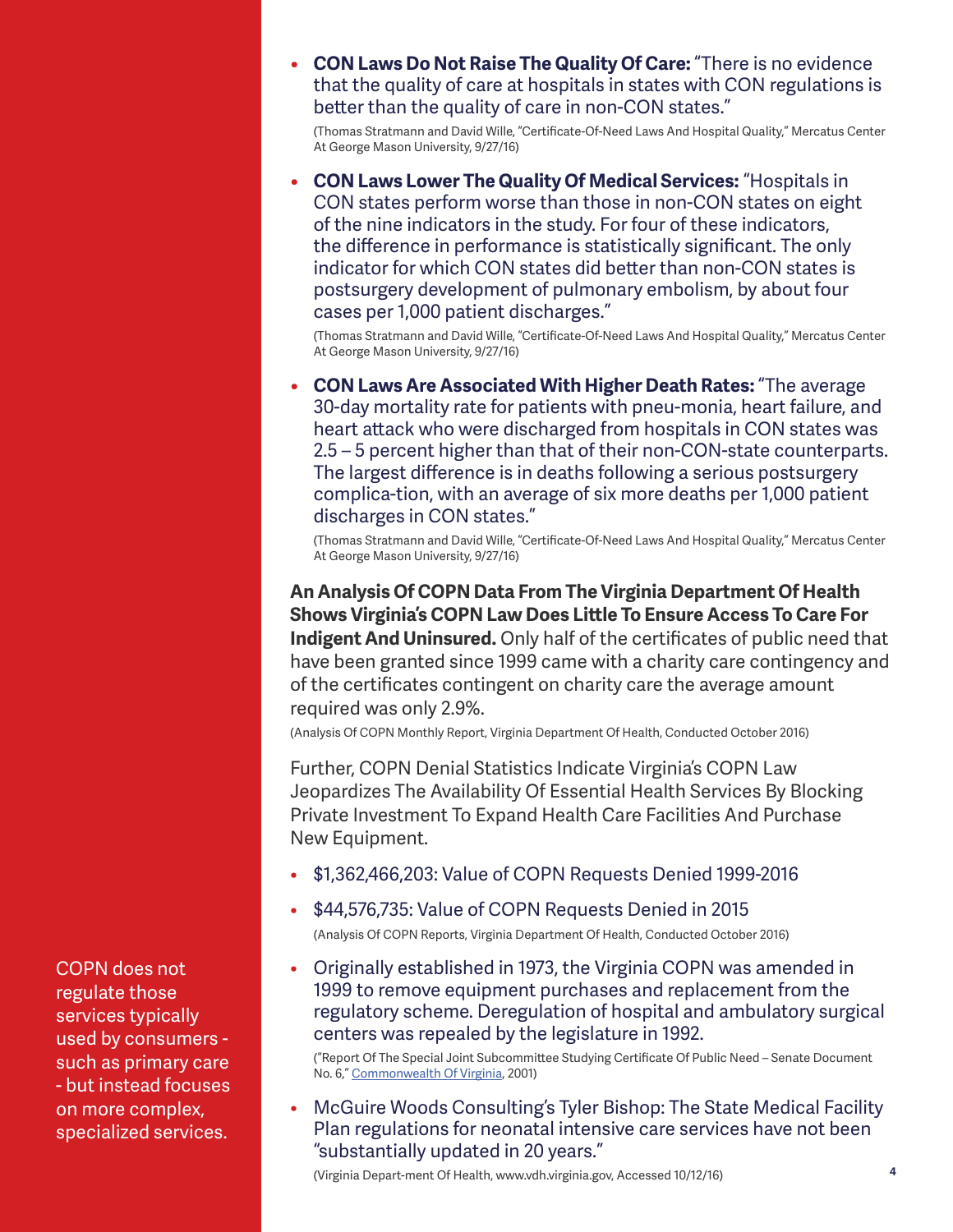On average, over 80% of COPN applications are approved.

• A Northern Virginia physician spent \$175,000 in legal and other fees to acquire an MRI machine for his office in 2003. The same physician also challenged the constitutionality of Virginia's COPN program claiming it prohibited him from expanding his practice in Virginia and was designed to protect established healthcare providers.

• Virginia's COPN law regulates: Any facility licensed as a hospital, nursing homes, intermediate care facilities and Facilities for individuals with intellectual disability. These are NOT health care facilities exclusively for

(Lisa Schencker, "Federal Appeals Court Upholds Virginia's Certificate-Of-Need Law," Modern Healthcare, 1/22/16)

complex, specialized services.

- The process is more contentious than the approval rate may indicate because many systems know their applications will be opposed so they never apply or do not finish their process. If you counted those, the "approval" rate would be much lower.
- Current COPN laws make the application and approval process extraordinarily difficult and costly to navigate.
- According to the Virginia Department of Health log: Only 51% of all COPN applications submitted finished the process and were ultimately approved and granted a certificate of need.
- Of the 2285 COPN applications started, 1152 certificate numbers are provided, 206 applications are listed as denied, 4 applications were found to not require a certificate of public need and the remaining 931 never completed the process. (accessed 12.20.17)

http://www.vdh.virginia.gov/licensure-and-certification/the-certificate-of-public-need-program/

• States without CON programs, including Arizona, California, Colorado, Minnesota, New Mexico, Pennsylvania and Texas all have state programs to provide indigent care.

(Commonwealth Of Virginia, dls.virginia.gov Accessed 10/18/16)

Other states rely on policy levers - such as indigent care funds, robust public hospital systems, broader Medicaid eligibility, and Medicaid expansion - to maintain balance in their health care systems.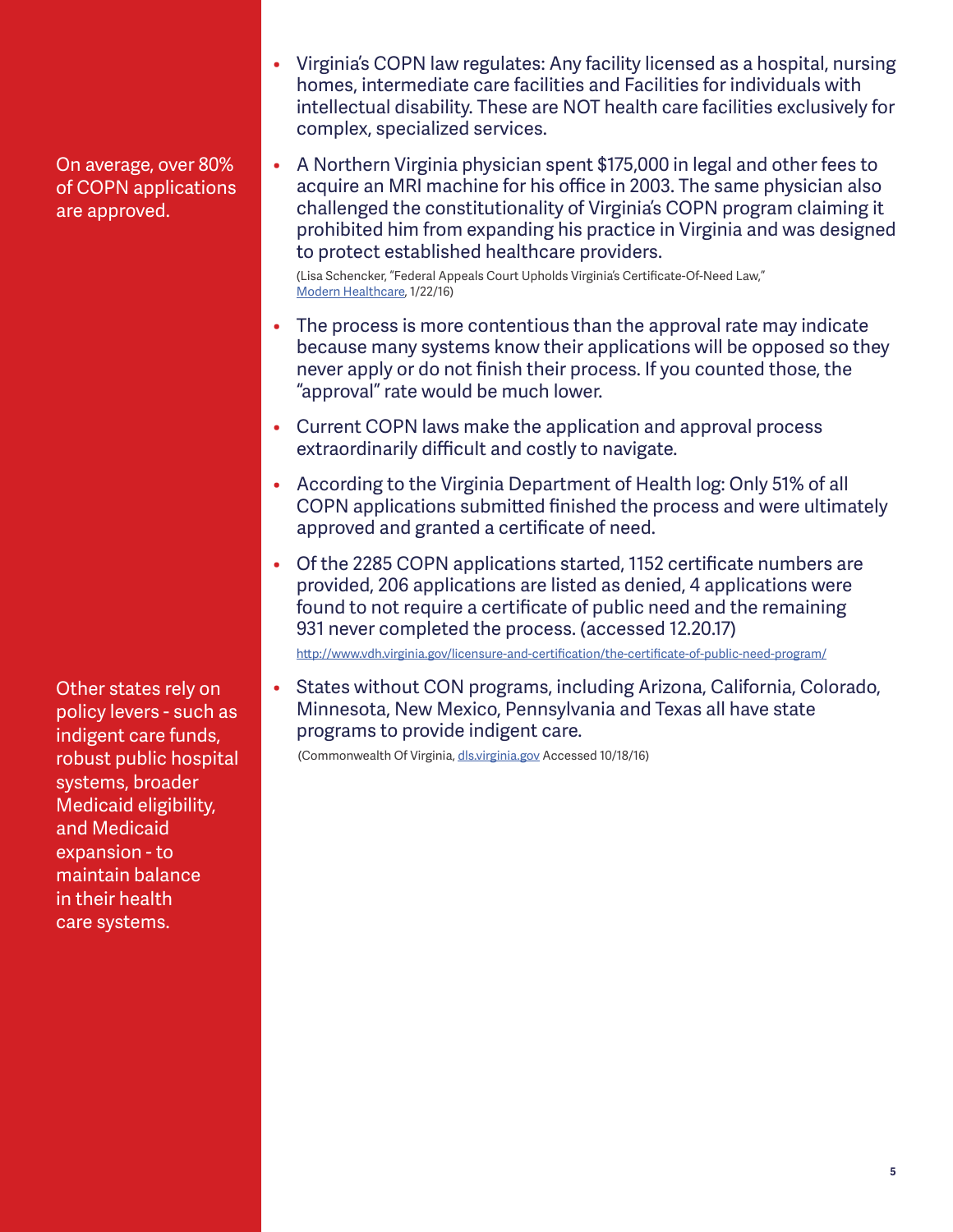Hospitals treat all patients regardless of their ability to pay 24/7/365

Higher percentage of Medicare and Medicaid patients (74% at rural hospitals, 60% at urban)

Hospitals provided nearly \$600 million in charity care (2014), a 57% increase since 2001

COPN helps address market inequities and helps address belowcost reimbursements for Medicare and Medicaid patients by offsetting those losses with payments from commercially insured patients.

• Virginia received \$95,210,561 in disproportionate share hospital (DSH) allotments in FY 2016.

(The Henry J. Kaiser Family Foundation, kff.org, Accessed 12/20/17)

- In FY 2015, Virginia received \$94,925,784 in federal DSH allotments. (The Henry J. Kaiser Family Foundation, kff.org, Accessed 12/20/17)
- Legislation passed by the Virginia House of Delegates protects Medicare and Medicaid funding for rural hospitals by reaffirming the authority of the Health Commissioner to designate rural hospitals, develop a rural health plan and applying for additional Medicare and Medicaid funding.

(Virginia General Assembly, lis.virginia.gov, Accessed 10/18/16)

• While Virginia hospitals reported \$1.43 billion in community benefits in FY 2015, only \$584.9 million – or 40.9 percent – was for "financial assistance."

("Caring For Our Communities: 2017 Annual Report On Community Benefit," Virginia Hospital & Healthcare Association,)

• The remaining 59.1 percent went towards Medicaid shortfall, subsidized health services, means-tested government programs and "community programs and services."

("Caring For Our Communities: 2017 Annual Report On Community Benefit," Virginia Hospital & Healthcare Association)

• FTC: "competition is the most reliable and effective mechanism for controlling healthcare costs while preserving quality of care, including in rural areas facing economic challenges."

("Federal Trade Commission Staff Submission To The Southwest Virginia Health Authority And Virginia Department Of Health Regarding Cooperative Agreement Application Of Mountain States Health Alliance And Wellmont Health System," Federal Trade Commission, 9/30/16)

• FTC: "competition is no less important in rural and economicallystressed communities than it is in urban and more prosperous ones."

("Federal Trade Commission Staff Submission To The Southwest Virginia Health Authority And Virginia Department Of Health Regarding Cooperative Agreement Application Of Mountain States Health Alliance And Wellmont Health System," Federal Trade Commission, 9/30/16)

• A study conducted by the Lewin Group found "no evidence" safety-net hospitals "are financially stronger in CON than other states."

("An Evaluation Of Illinois' Certificate Of Need Program," The Lewin Group, 9/15/07)

• The study noted other state programs can assist in funding safety-net hospitals outside of a CON program.

("An Evaluation Of Illinois' Certificate Of Need Program," The Lewin Group, 9/15/07)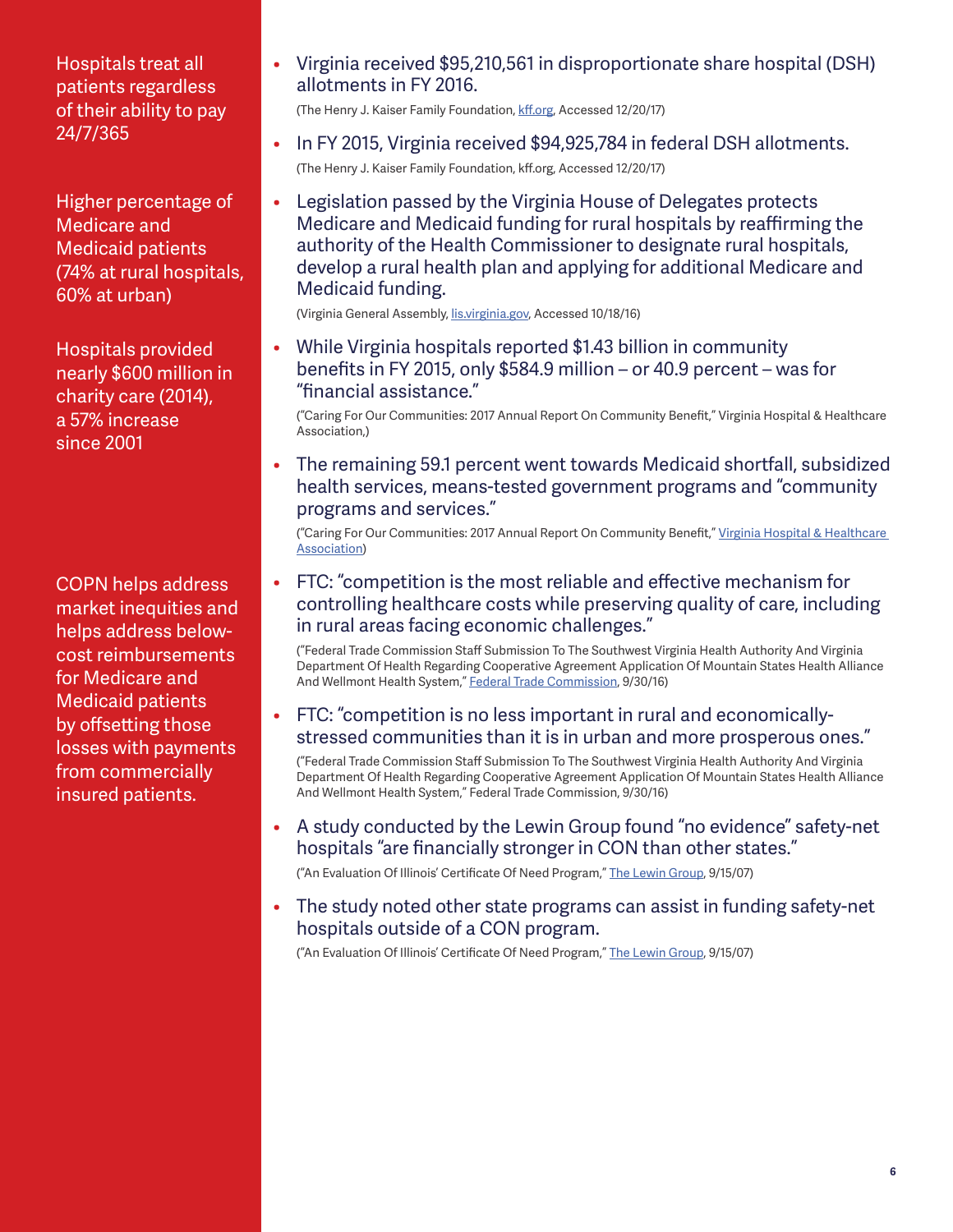COPN helps hospitals maintain a full line of essential health services, some profitable (such as imaging) and others not (such as burn care and obstetrics).

Deregulating these profitable services and siphoning away commercially insured patients would make it harder for hospitals to continue providing less profitable services.

Without COPN, many providers would not be required to provide charity care.

The granting of a COPN is conditioned on the provision of charity care to the indigent and uninsured.

By tying project approval to charity care, the state is assured that there are providers located within all geographic areas that will treat indigent and uninsured patients.

• Only 40% of hospitals with a maternity ward have a NICU and are able to provide basic NICU care & emergency services.

• Even with COPN, many providers aren't required to provide charity care - only half of the certificates of public need that have been granted since 1999 (as of August 2016) came with a charity care contingency and of the certificates contingent on charity care the average amount required was only 2.9%

http://www.vdh.virginia.gov/licensure-and-certification/the-certificate-of-public-need-program/

- The Virginia Hospital Association claims that hospitals provided nearly \$600 million in charity care (2014), and that number was a 57% increase since 2001 - a fraction of the \$1.43 billion claim.
- Only half of the certificates of public need that have been granted since 1999 (as of August 2016) came with a charity care contingency and of the certificates contingent on charity care the average amount required was only 2.9%.

http://www.vdh.virginia.gov/licensure-and-certification/the-certificate-of-public-need-program/

• "While certificates of need are neither controlling costs nor increasing charity care, they continue to have lasting effects on the provision of health care services both in Virginia and in the other states that continue to enforce them. However, these effects have largely come in the form of decreased availability of services and lower hospital capacity."

(Christopher Koopman and Thomas Stratmann, "Certificate-Of-Need Laws: Implications For Virginia," Mercatus Center, George Mason University, 2/24/15)

• "While there is little evidence to support the claim that certificates of need are an effective cost-control measure, many states continue to justify these programs using the rationale that they increase the provision of health care for the poor. To achieve this, 14 states – including Virginia – include some requirement for charity care within their respective CON programs. This is what economists have come to refer to as a 'cross subsidy.'"

(Christopher Koopman and Thomas Stratmann, "Certificate-Of-Need Laws: Implications For Virginia," Mercatus Center, George Mason University, 2/24/15)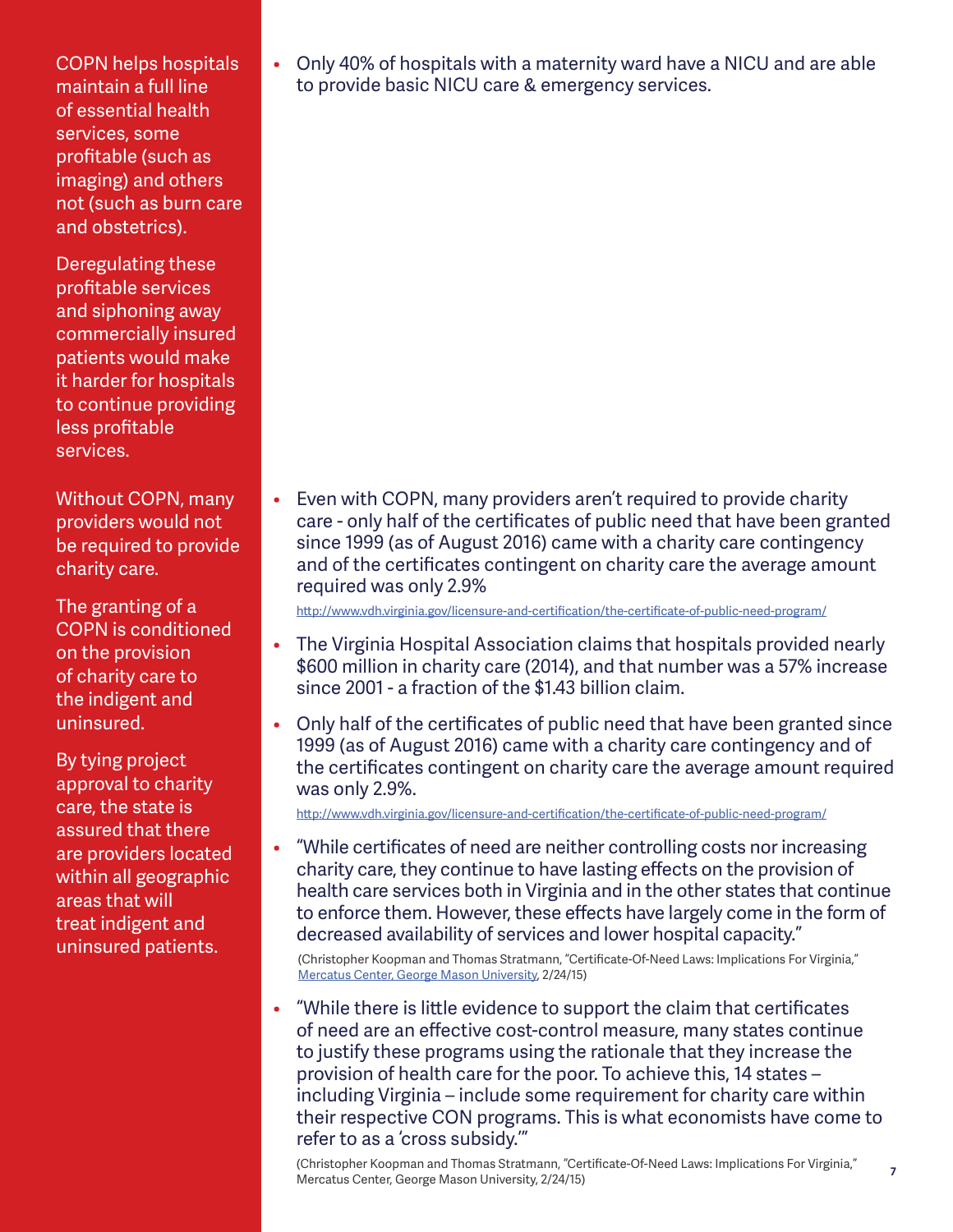Impacts of deregulation can be seen in other states such as Ohio and Pennsylvania, which deregulated in 1995 and 1997, respectively.

Fifteen (15) hospitals located in low-income areas closed in the four years following repeal in Ohio.

The number of hospitals declined from 206 to 177 in the 10 years following repeal in Pennsylvania.

Ohio saw a 563% increase in ASCs (from 27 to 179) and a 748% increase in imaging centers (from 27 to 229) following repeal.

In Pennsylvania, the number of ASCs quadrupled from 44 to 177.

• "According to Virginia health information, there are only .54 Hospital beds per 1,000 residents in Loudoun County."

(Matthew Glans, "Inova Benefits From CON Laws Hindering Competitors," The Fairfax Times, 9/16/15)

• "Virginia faces shortages in hospital capacity, with a relatively high hospital occupancy rate (70.5 Per 100 staffed beds) and below-average per capita rates of emergency departments (ed), staffed inpatient beds, and psychiatric care beds."

(American College Of Emergency Physicians, www.emreportcard.org, Accessed 10/13/16)

• The report found Virginia had only 22.5 psychiatric care beds per 100,000 residents in 2014, a decrease from 25.1 beds in 2009.

(American College Of Emergency Physicians, www.emreportcard.org, Accessed 10/13/16)

• "Virginia faces shortages in hospital capacity, with a relatively high hospital occupancy rate (70.5 Per 100 staffed beds) and below-average per capita rates of emergency departments (ed), staffed inpatient beds, and psychiatric care beds."

(American College Of Emergency Physicians, www.emreportcard.org, Accessed 10/13/16)

• Over 80 rural hospitals have closed since 2010.

(Ayla Ellison, "A State-By-State Breakdown Of 80 Rural Hospital Closures," Becker's Hospital Review, 4/19/16)

• Rural hospitals face challenges including "disproportionate share payment cuts and uneven adoption of Medicaid expansion."

(Ayla Ellison, "The Rural Hospital Closure Crisis: 15 Key Findings And Trends," Becker's Hospital Review, 2/11/16)

• Between 1995 and 2005, the U.S. experienced a 5% decline in the number of community hospitals.

("The State Of Health Care In Pennsylvania," Pennsylvania Health Care Cost Containment Council, October 2007)

• Despite the decrease of General Acute Care Hospitals from 206 to 177 in Pennsylvania, the number of Long-Term Acute Care Hospitals increased from 4 to 24 and the number of Ambulatory Surgery Centers increased from 44 to 177.

("The State Of Health Care In Pennsylvania," Pennsylvania Health Care Cost Containment Council, October 2007)

• Regarding the decrease from 206 to 177: "In Pennsylvania, not all of the decline can be attributed to hospital closures. Eight GAC hospitals closed, 22 merged with another GAC, and four converted into another type of facility."

("The State Of Health Care In Pennsylvania," Pennsylvania Health Care Cost Containment Council, October 2007)

- New public policy and marketplace incentives are encouraging health systems to promote prevention and keep patients with chronic diseases out of the hospital. The shift to outpatient care, underway for decades, is accelerating in every state.
- **8** • 4 years following repeal in Ohio the state saw: 6 new open heart surgery units, 54 new imaging facilities, 75 new ambulatory surgery centers, 312 new inpatient psychiatric beds, 430 new rehabilitation beds and 847 new dialysis stations.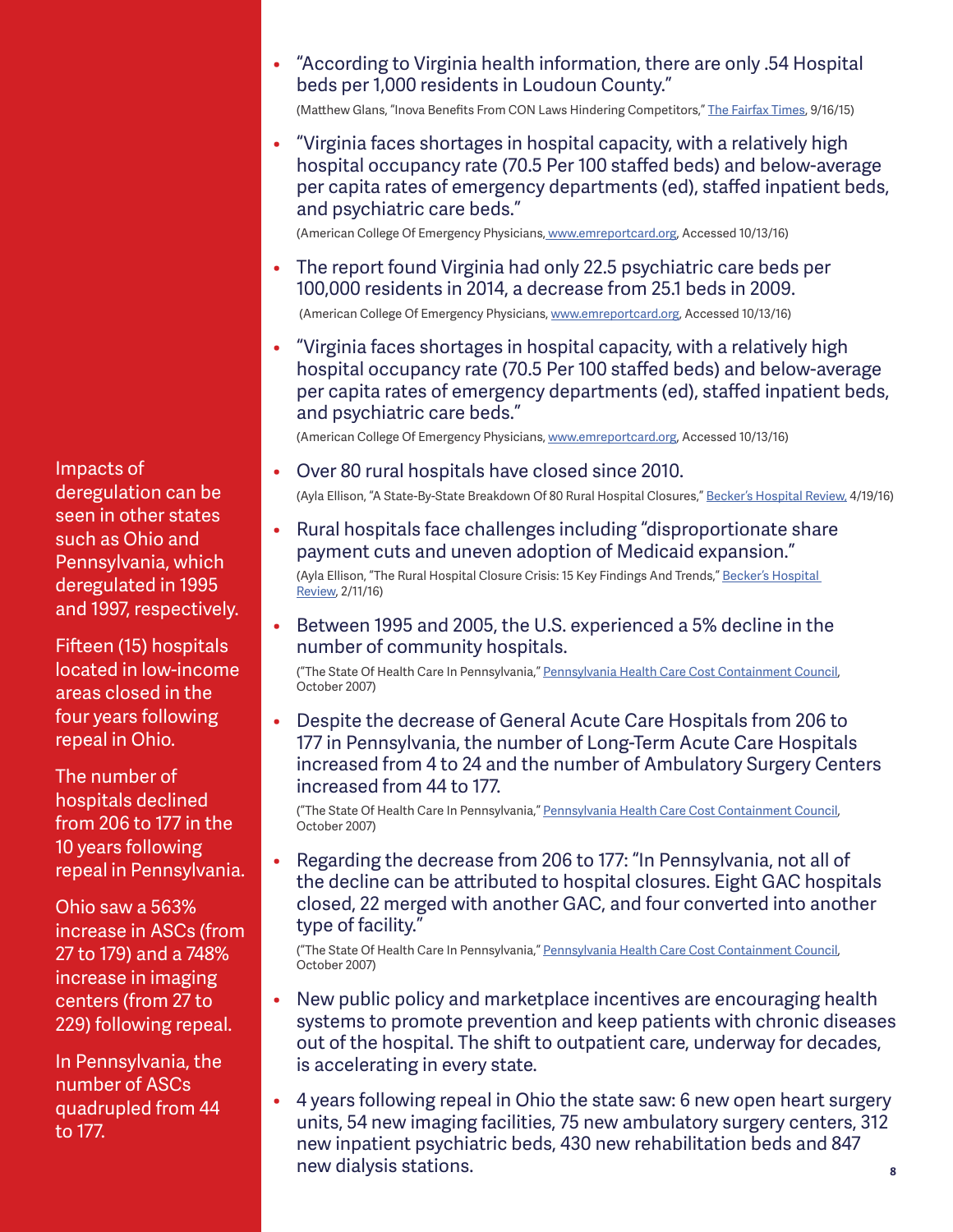Piecemeal deregulation or repeal will lead to a proliferation of ambulatory surgery and imaging centers, and costs, and force hospitals to either shutter unprofitable, but essential, health services or shift a great portion of indigent care costs onto employers and commercially insured patients.

- UNC Research shows that of the 76 Rural Hospital Closures January 2010 – Present, 72% of the Rural Hospital Closures have been in states with CON laws (55 total) and only 28% of the Rural Hospital closures since 2010 have been in states without CON regulation.
- The implementation of the CMS Flex Program in 1997 allowed patients that had been driving to cities for care to receive care closer to home and contributed to health care closures in urban areas.

**Federal And State Leaders Are Already Addressing and Emphasizing the Importance of Quality Health Care. Seeing The Need to Improve Care and Completion, Virginia Hospitals, Doctors, Officials and Other Stakeholders Developed A Plan Years Ago to Deregulate the Copn Program Without Negatively Impacting the Poor and Indigent Population. and, Under the Leadership of President Obama, Federal, State and Private Stakeholders are Working To Protect and Expand Access to Quality Care.** 

**A 1993 Paper Asserted That Although COPN Regulations Are Supposed To Prevent Duplication Of Services And Limit Costs, Actual Practice Has Restricted Competition And Comprised Care.** "For almost twenty years certificate-of-need (CON) regulations have protected existing hospitals from unrestricted competition in services. Although the explicit pur-pose of CON regulation was to prevent hospitals from duplicat-ing services and investing in costly excess capacity, it has been unsuccessful in accomplishing this goal."

(ES Campbell and GM Fournier, "Certificate-Of-Need Deregulation And Indigent Hospital Care," Journal Of Health Politics, Policy And Law, 1993)

A few years later, Virginia established the Joint Commission on Health Care to develop a plan to deregulate the COPN program. (Virginia Hospital & Healthcare Association, COPN & Responsible Regulation, 11/1/04)

**In 2000, The Joint Commission On Health Care Released A Three-Tier COPN Program Phase-Out Plan, Supported By All Stakeholders, That Did Not Jeopardize Access To Care For The Indigent An Uninsured, Established Higher Standards For Licensure And Oversight And Provided Strong Quality Protections.** "Support for COPN deregulation rose decidedly in the late 90s and became prevalent as niche providers tried to win legislative exemptions to the COPN regulation. As debate heated up in the General Assembly over eradication of the program, a study was commissioned to determine the best way to eliminate the program for Virginia. The Joint Commission on Health Care (JCHC) was directed to come up with a plan to deregulate the COPN program.

… The Joint Commission on Health Care came up with a three-tier phase-out of the COPN program that was supported by all the key stake-holders. … There are important reasons why this deregulation plan is supported by health care providers and policymakers."

(Virginia Hospital & Healthcare Association, COPN & Responsible Regulation, 11/1/04)